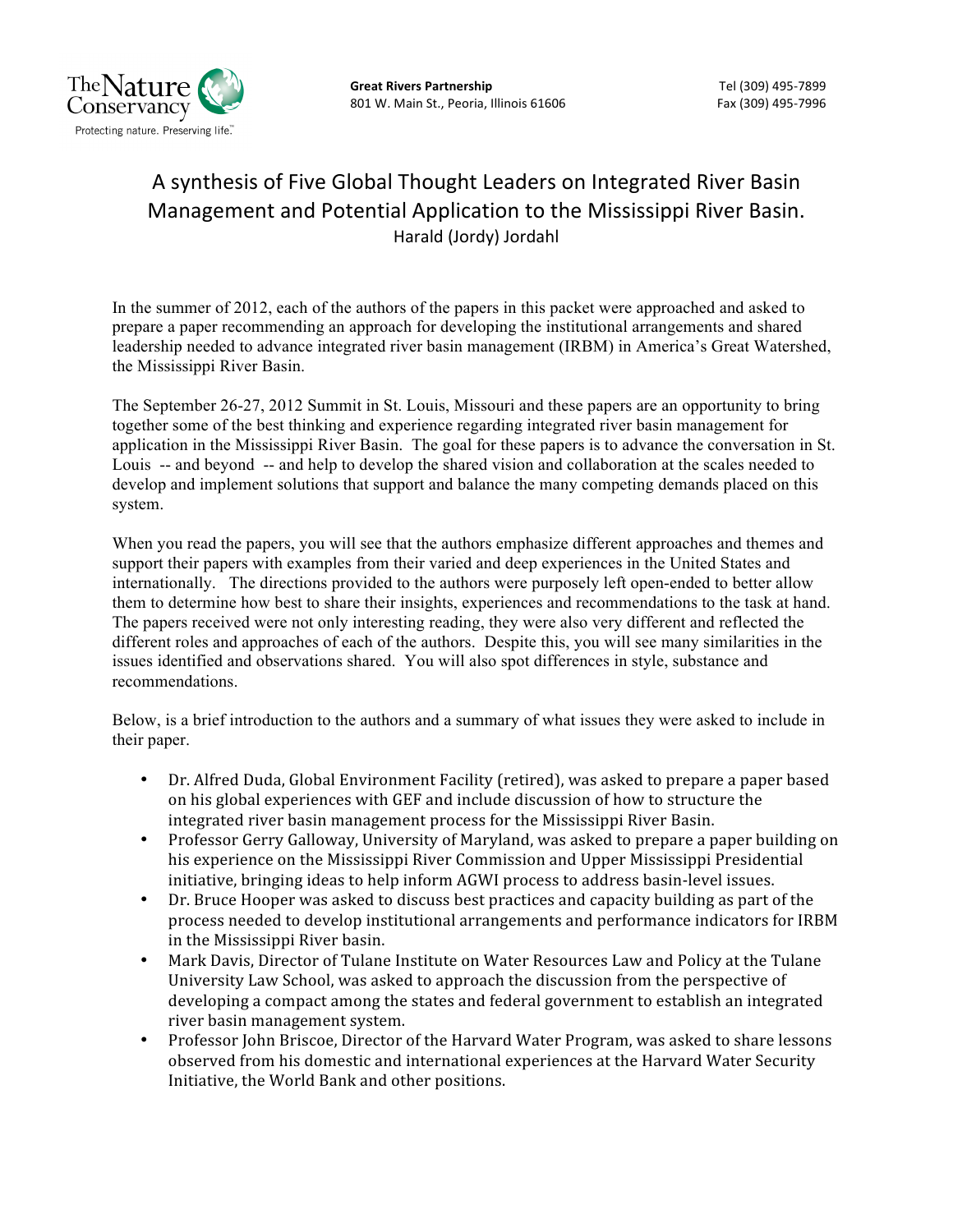As the charges provided to the different authors are different, so too are their works. I have attempted to summarize below some of the main points developed in the authors' works, trying to note some common themes as well as unique points developed by the author.

All of the authors make the case that the Mississippi basin is a world-class resource with amazing political, economic, and environmental complexity. It is also a resource facing growing challenges. The current management systems are not comprehensive or integrated and represent ad-hoc responses to past challenges, resulting in missed opportunities today and in the future for the river basin. The authors' advance the case that although it will be tremendously difficult, moving towards integrated watershed based management has been accomplished in different places and at different scales both within the United States and internationally, and that successful implementation in the Mississippi Basin would lead to many benefits for the river and the stakeholders. Despite presentation of some common themes and observations, it is worth emphasizing that - as expected - the authors present different directions and points of emphasis moving forward.

The word 'vision' appears often throughout the papers, normally in the context that the stakeholders in the Mississippi basin need to develop a shared comprehensive vision for the basin looking forward. Some authors have suggestions for steps to begin this process. Others recognize that this is a critical step towards integrated watershed management in the Mississippi basin.

The authors include different resources into the discussion and their definition of the challenge – some including groundwater along with surface water while others link the Mississippi Basin work with the efforts in the Gulf of Mexico. Some authors provide tremendous case studies illustrating precedents, highlighting opportunities and lessons that can be learned for the Mississippi. Some of the other authors provide strong recipes with indicators that could be used to frame actions based on case studies, studies of international best practices, and professional histories.

Finally, the authors recognize and acknowledge that this is a long-term project, with progress likely measured in decades. That being said, because of growing challenges and changing economic, environmental and political circumstances, the authors agree that now is the time to take steps to begin the project.

I have used an informal notation system in my summary, citing quotes and key concepts with page number in parenthesis, referring readers to the original papers for more complete and informed discussion and review.

#### \*\*\*\*\*\*\*\*\*\*\*\*\*\*\*\*\*\*

#### **Approaches for Introducing IWRM in the Mississippi River Basin and Downstream Gulf of Mexico Based on Processes Utilized in other Basins Alfred M. Duda, Ph.D.**

Dr. Duda's call to adopt Integrated Water Resources Management (IWRM) throughout the entire basin is built on the fiscal, human and ecosystem costs of inaction and status quo. He notes that "federal agencies can no longer afford outlays of \$8 billion in payment for agricultural food loss in just one flood event or billions more for levee strengthening and urban flood damage in the floodplains" (page 3). Effective IWRM will help to protect and enhance the "economic and social well being of America's heartland and the south" from drought, floods, storms and pollution, and will lead to improved watershed management and balancing of competing and conflicting uses (page 1).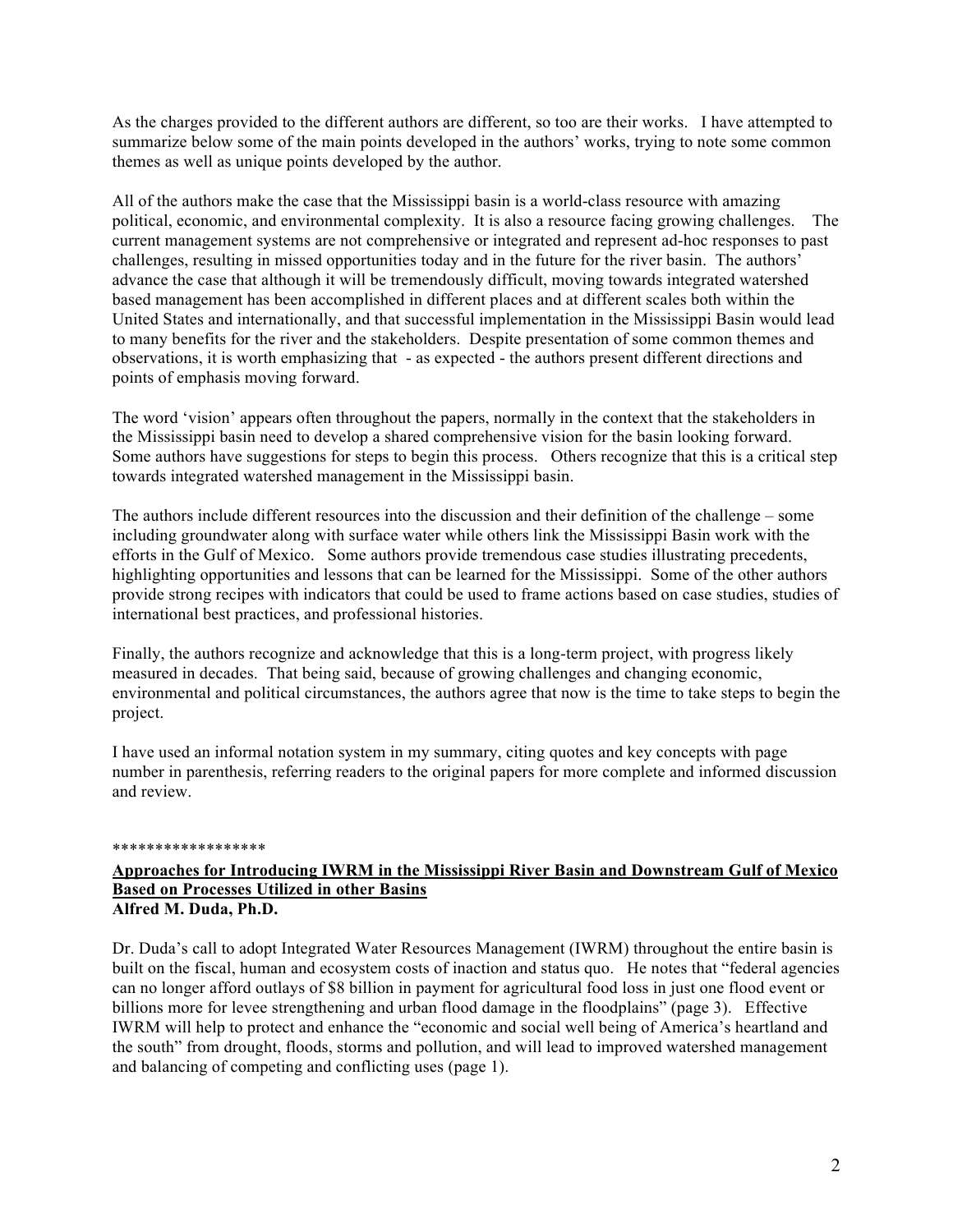Dr. Duda's summary begins by making explicit the linkage of the Mississippi River Basin and the Gulf of Mexico, emphasizing that their size and complexity have "defied proper management" but stating that effective integrated water resources management must include both systems. After noting that there are some solid regional efforts making progress towards IWRM and Integrated Coastal Management (ICM), Duda points out that these initiatives are not adequately integrated, coordinated nor funded, and lack adequate political support. This leads to missed opportunities (page 2).

After sharing case studies in both the Mississippi Basin and elsewhere where large water basins have applied concepts and practices of IWRM, he proposes a two-track approach to apply IWRM for the entire Mississippi River Basin by starting with immediate actions, followed by constituency building among stakeholders aimed at support for longer-term state and federal legislative actions.

His paper provides four significant case histories including the Boundary Waters Treaty of 1909 focusing on the Great Lakes and St. Lawrence Seaway (which created the International Joint Commission – IJC), and the Tennessee Valley Authority, both of which include states within the Mississippi watershed. He also discusses the efforts to manage the Chesapeake Bay watershed and the Danube River basin in central Europe. The studies within the Mississippi basin are especially significant to Duda because, along with other authors to follow, he suggests that a future system building on processes and institutions that are familiar to some basin states will be more politically acceptable as part of a larger initiative for the entire basin (page 3). His case studies note that seven Mississippi River basin states participate in the IJC/Boundary Waters process for the Great Lakes with North Dakota and Montana also participating in additional IJC processes. An additional seven states have participated with the TVA for almost 80 years. Because these "suggested approaches have been utilized in 14 of the Mississippi basin states for other drainages, ... there should not be barriers to use" (page 10).

There were several important points and themes developed throughout Duda's presentation of the four case studies where successful components of ICRM have been developed. Some of the key points raised include the need to develop visioning processes across the watershed, participatory action jointly taken by many actors, integrating land, agricultural and water resource management, undertaking activities at multiple scales and across sectors, parties making binding commitments to act, long term commitment to action (measured in decades), and systems adaptable to changing circumstances.

Duda's first track toward IRBM throughout the Mississippi River Basin involves coordinating the existing smaller scale initiatives currently being applied in the basin to develop a "coherent platform for basin-wide work and constituency building with businesses and NGOs" (page 10). Duda calls for first harnessing stakeholders and their interest groups to establish basin wide arrangements for coordination and coherence with processes previously presented [in case studies] to introduce more comprehensive, adaptive approaches that included IWRM and ICM (page 10). He suggests "all scales of institutions from trans-boundary with Canada and Mexico to basin-wide, sub-basin, federal, state, local and watershed must be engaged to introduce these approaches" (page 10).

After these initial arrangements and funding are in place, Duda's second track requires steps to develop legislative authorities at the state and federal levels (page 10). He notes that active participation from the business and NGOs in the basin will be needed to pursue the second track of passing federal and state legislation and appropriations for a new management system. Because of the complexity of the task and the watershed, Duda notes that many pieces of federal legislation will be involved including "Farm Bill, Clean Water Act reauthorization, Water Resources Development legislation, Safe Drinking Water Act, and others" (page 11).

**\*\*\*\*\*\*\*\*\*\***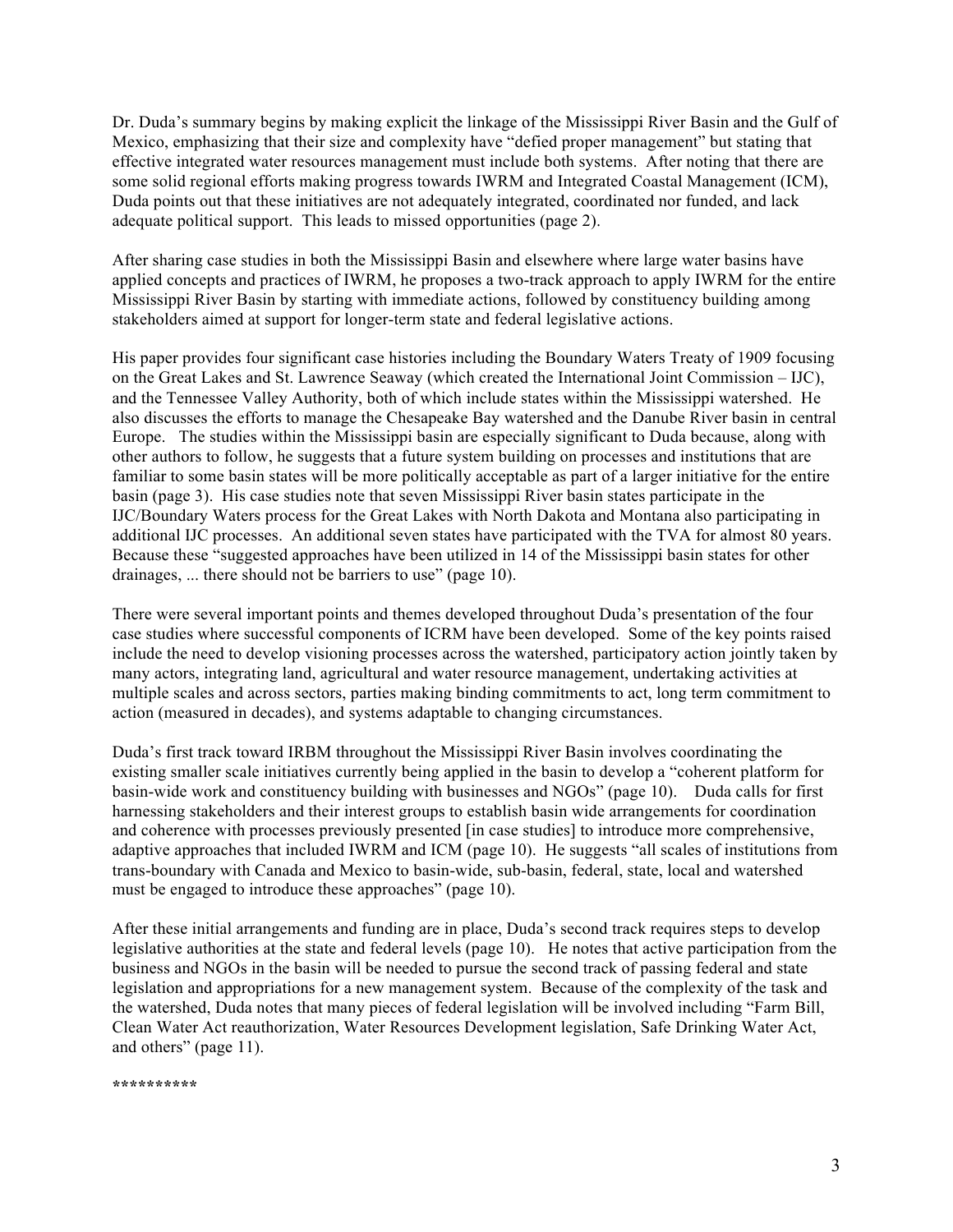### **An Essay on 21st Century Management of the Mighty Mississippi Gerald E. Galloway, PE, Ph.D., University of Maryland**

Professor Galloway begins his paper with a 2009 quote from the former Chairman of the US House of Representatives Transportation and Infrastructure Committee, former Congressman Jim Oberstar: *"[US Water] policy is ad hoc, implementation is decentralized, coordination is fragmented, and communication is non-existent or fails to connect. We need a national water policy and unifying vision and guiding principles. "*

After a brief discussion of the historic development of the Mississippi River basin, Galloway notes that the development of the water resources has been on an "ad hoc basis with little thought given to the integration of the various uses of the river to ensure that all sectors could continue to grow over time and that no sectors were disadvantaged by actions of others" (page 2). This has led to a management structure best understood as a "patchwork of policies and objectives, organizations that have been cobbled together to meet every challenge and then some, a lack of adequate resources." This system, he concludes is "unprepared to deal with the uncertainties that lie ahead" (page 3).

Galloway clearly states that there is "no national water vision or policy, no national agreement on roles and responsibilities for water management and no national direction for how water issues will be addressed in the decades ahead. There is similarly no comprehensive approach to the Mississippi River Basin. As a result, tensions grow and opportunities disappear" (page 3). Galloway also introduces the legal and administrative challenges facing water management in a system with 31 different state governments, a multitude of federal agencies and laws governing water resources in the basin.

Despite this fragmented management, there are some examples of success in the Mississippi basin developing an integrated management approach. Galloway describes some of the successes seen in experience of the Tennessee Valley Authority (TVA), the Mississippi River Commission (MRC) and the Miami Conservancy District (Ohio) (MCD). Federal or state governments have given these organizations clearly defined water resource missions and resources to carry out their missions.

Galloway also discusses the activities and successes of the basin commissions created under the Water Resources Planning Act of 1965 in places where state support existed. Several commissions were created in the Mississippi basin for the Ohio, Missouri and Upper Mississippi rivers until all were eliminated by Reagan administration in 1981. Although some aspects of these basin commissions have continued after federal dissolution, the voluntary participation and the advisory nature of federal participation has limited their effectiveness. Galloway also notes that many smaller local watersheds throughout the basin have seen activities that integrate local, state and regional government and non-governmental organizations with some support from federal agencies.

In his section titled "What is needed for effective water resources Management?" (page 5), Galloway cites the American Water Resources Association dialogues and the American Society of Civil Engineers reports on water management and infrastructure which document the failure of the current systems and the need for effective change. To respond, Galloway lists four ingredients needed for effective water management starting with the need for direction – vision, goals and objectives. The direction must then be integrated to connect water management with other sectors. The system requires leadership by a group who has the responsibility and the authority to act and finally, it must have resources to support the water management needs. He then discusses these four criteria in more detail (pages 6-8).

Looking forward, Galloway notes that "[s]ome sort of governance needs to be put in place to guide the movement of the basin into the  $21<sup>st</sup>$  century" (page 8). Ideally, he would like to see the structure cover the entire basin but he doesn't believe creating an organization that covers the entire basin is "politically or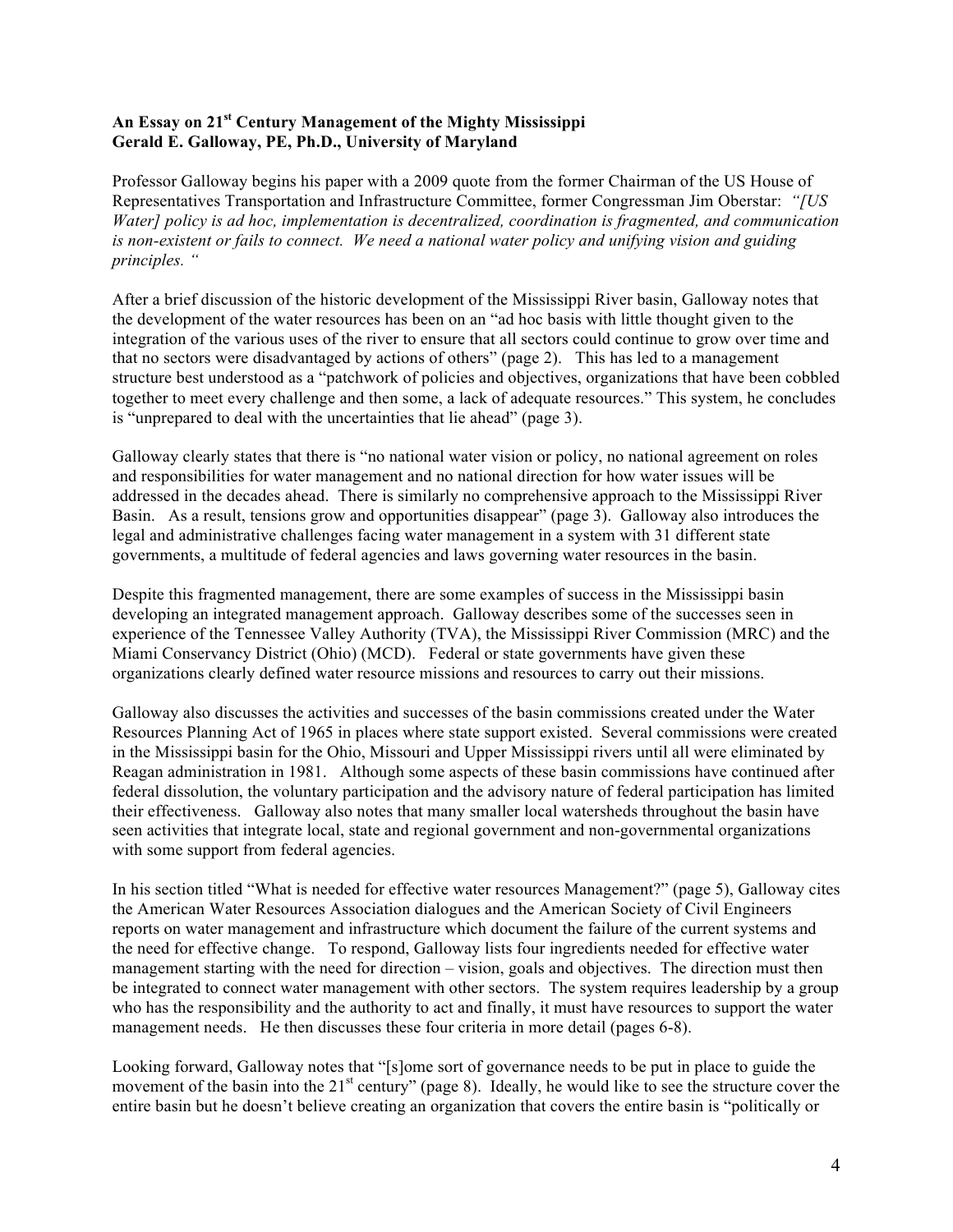fiscally feasible at this point in the nation's history" (page 8). Developing management structures for the major sub-basins in might be a "more reasonable option" (page 8). He then describes the background and some of the activities of several proposed or active sub-basin organizations within the Mississippi Basin.

Galloway concludes, "there is no single solution for the governance of the water resources of the Mississippi River Basin" (page 11). He suggests that it "makes sense" to use and develop multiple solutions reflecting the different needs in the sub-basins as long as the principles of direction, integration, leadership and resources are coordinated. Efforts should start in the Upper Mississippi and Missouri basins because they lack clearly defined visions, goals and strategic objectives and also don't have an organization in place to implement plans. Galloway notes that the existing Mississippi River Commission remains the centerpiece for flood control, navigation and related environmental restoration in the Lower Mississippi Valley. To integrate with the upper Mississippi and Missouri basins, he suggests expanding the existing Mississippi River Commission. This would require an expanded charter to include ecosystem stewardship as called for in the report after the 1993 floods, and creation of an independent funding mechanism similar to what is used currently for the MR&T program.

\*\*\*\*\*\*\*\*\*\*\*

## **Multi-State Compacts and Regional Water Management Mark Davis, Tulane Institute on Water Resources Law and Policy, Tulane University Law School**

Author Mark Davis from Tulane University begins his paper with a focus on the legal complexity of water in general and in the Mississippi River watershed. Water can be a state resource or a federal resource, it's surface water or ground water, and it's water in its banks, or storm or flood waters – all these definitions affect how water is treated legally. In addition, he notes that state ownership of water changes hand at each border, "like a baton in a relay race" (page 1) being passed to a new runner. With 31 states, many federal laws and programs, and tribal legal rights in the waters of the Mississippi River basin, this legal status of water poses a significant challenge to integrated and coordinated management.

Because the many different states and federal government often do not share common purposes for the river water, shared management goals are not likely. "The result," Davis writes, "is a patchwork quilt of private and public legal rights and duties that almost guarantee conflict between and among states and the federal government" (page 1). This is emphasized because the states cannot impose their will on other states and because "the US constitution limits the ability of states to decide between themselves how interstate resources should be divvied up and managed" (page 2).

To avoid unending legal conflict or the threat of a federal or judicially imposed solution to the Mississippi River's management, Davis suggests that a compact – a legal agreement among the states and federal government - might be the best alternative (page 2).

His paper provides background on the legal basis for compacts in the US Constitution (Article I, Section 10, Clause 3), allowing states to enter into agreements with the other states with the consent of Congress. He notes, however, "Congressional approval has only been required when the multistate agreement would increase the political power of the states or interfere with the federal government's supreme powers, such as those dealing with the regulation of interstate commerce" (page 2). No other organizations, groups or even federally recognized Native American tribes can be party to a compact. Because a compact for the Mississippi would affect interstate commerce, congressional approval would be required.

Davis presents the four main goals of existing multistate compacts affecting waterways: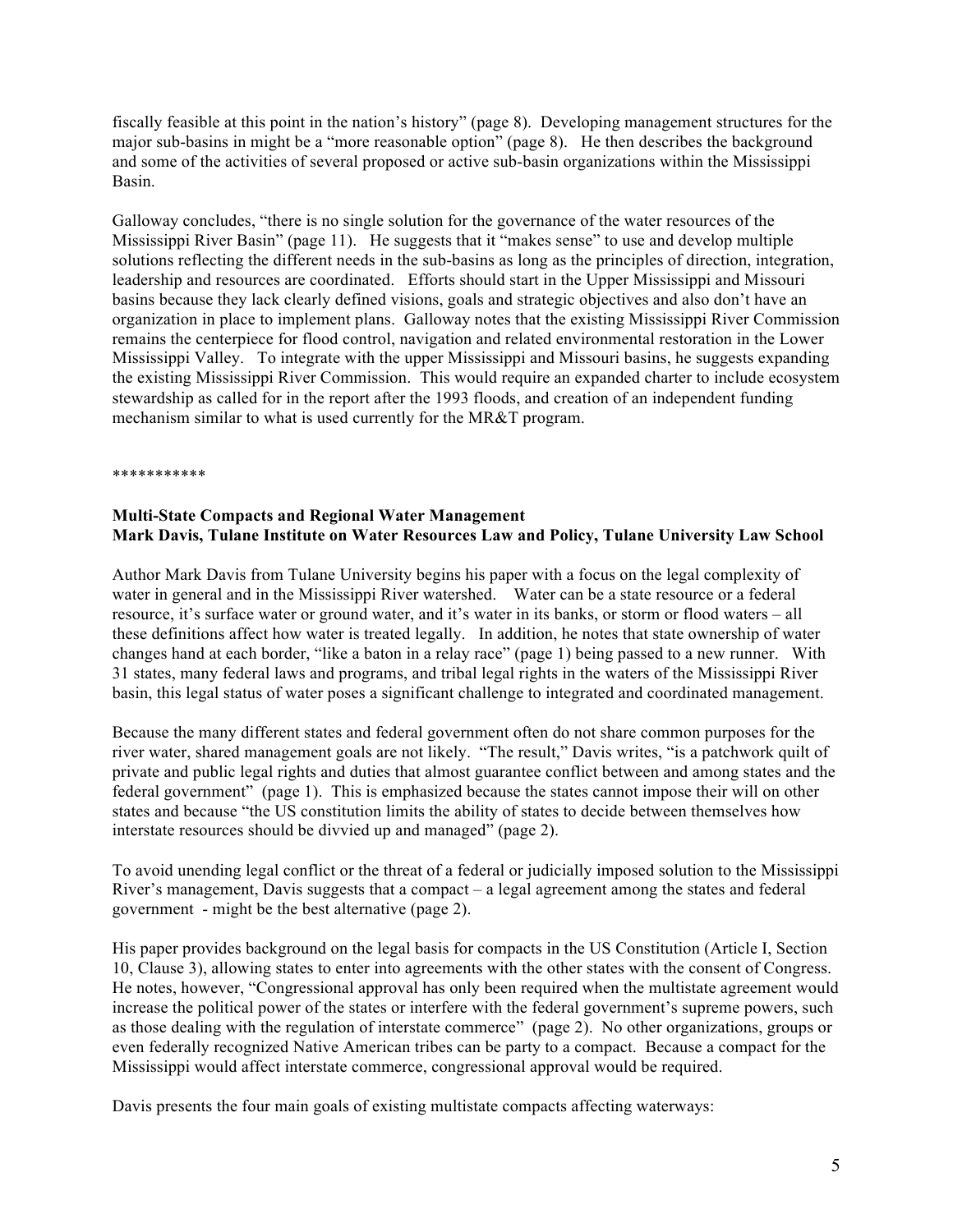- 1. Facilitate consultation and discussion among states;
- 2. Provide management of water resources for quality and quantity;
- 3. Apportion the ownership of water resources; and
- 4. Combination of above (page 3).

States normally seek a compact for water resources where there is some "strategic interest or intractable conflict" (page 4). Even with these conditions, Davis notes that a potential compact needs to offer states at least one of five listed potential benefits (pages 4-5):

- 1. " To be able to do something that would otherwise conflict with federal law. An example of this is the power of a state to keep water for itself in ways that would otherwise violate the Commerce Clause.
- 2. To gain advantages from acting under federal law. An example of this would be using the terms of the compact to trump or reconcile contrary provisions of state law by virtue of the Supremacy Clause of the U.S. Constitution.
- 3. To incentivize the federal government to provide some benefit. The Colorado River Compact is an excellent example of this. The federal government's willingness to construct Hoover Dam was conditioned on the seven Colorado River state's agreeing on how the Colorado would be apportioned among the upper and lower basin states.
- 4. To provide a framework for regional water planning and for resolving interstate disputes (and avoiding remedies such as judicial apportionment).
- 5. To avoid the uncertainty of leaving the framing and resolution of interstate conflicts to Congress or the Supreme Court."

Davis notes that multistate compacts are "not hard to understand" in the abstract but "making them work in practice is another matter" (page 6). Four case studies are presented in the paper including the Colorado River Compact of 1922, the Great Lakes-St. Lawrence River Basin Water Resources Compact of 2008, the Red River Compact, and the Apalachicola/Chattahoochee/Flint Compact. These compacts represent successes and failures, newly adopted and historic examples.

Developing a multistate compact for the Mississippi River Basin will be a formidable task because of the number of participants, the scale and impact of the waterway reports Davis. Even with that, however, he suggests that the growing importance and competition for the water resource could be the basis for a compact covering "all or parts" of the Mississippi (page 10). There are currently 14 compacts in the system although none affect the main stem of the river (page 10).

To develop a successful multistate compact for the Mississippi Basin, Davis offers several points as he wraps up his paper. Among these, he encourages recognition of the value of water in the basin beyond human uses. It's important for commerce but it also affects ecology, culture and communities in ways that are not fully understood. Recognizing and incorporating the importance of hydrology and the water cycle while developing any compact affecting the basin is a second point he raises. Despite different legal status, a compact will be less likely to succeed without this connection. Third, have a full understanding of current water users and uses in the basin – even if these uses are not clearly established legally. Fourth, remember that water rights and duties are both public and private. Fifth, anticipate new water uses and users by maintaining some adaptability to accommodate new demands, new information and changing priorities. Finally, develop a water budget - how much water is available and how much is needed by different uses -- and identify clear public interest priorities as a key to sustainability (page 13).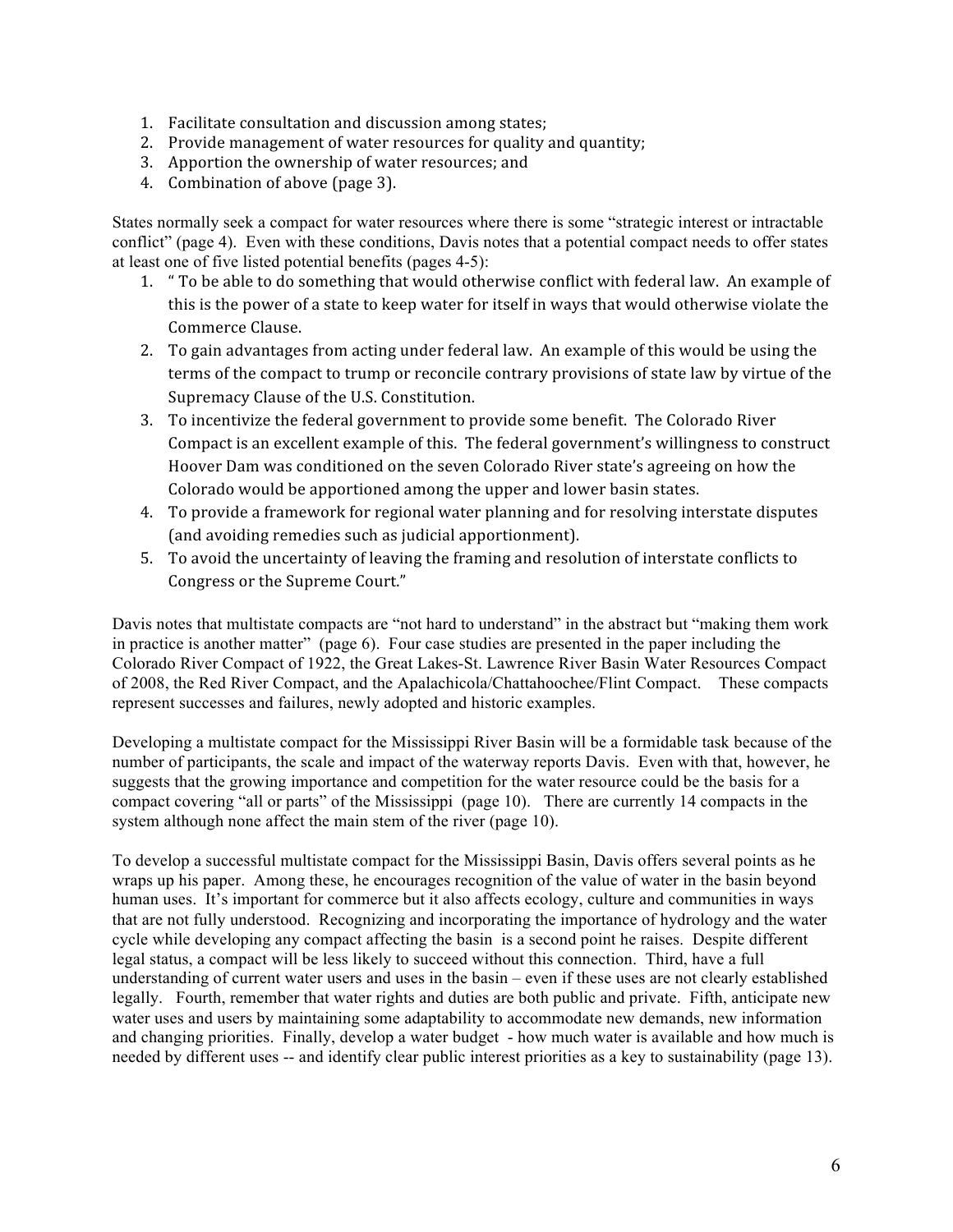Davis concludes noting that the demands in the Mississippi River basin will likely lead to consideration of a compact. That compact, however, will take willing states and constituent groups, time and several intermediate steps before the timing is appropriate for a comprehensive approach. He also warns that this comprehensive compact will be "orders of magnitude more challenging than any ever attempted in the United States and will demand a commensurate level of vision and commitment from the basin states, Congress, and key constituencies" (page 13-14).

\*\*\*\*\*\*\*\*\*\*\*

# **Advancing integrated river basin management in the Mississippi basin – suggestions from international experiences on institutional arrangements, organisational roles and responsibilities and shared leadership.**

### **Bruce P. Hooper, Ph.D., Independent water advisor, Brisbane, QLD. AUSTRALIA**

Bruce Hooper's paper builds on his work as a Fellow with the US Army Corps of Engineers and is quite different from the others in the series, focusing more on broader traits and benchmarks of successful integrated watershed basin management organizations and less on specific case studies or experiences in the Mississippi Basin. He includes discussion about the types of institutional arrangements, organizations and shared leadership needed to advance IRBM in the Mississippi.

Hooper outlines some pre-existing conditions in the Mississippi Basin that favor the IRBM approach. Among these conditions, Hooper includes water resource problems affecting different sectors which require voluntary participation and cooperation and consensus to address; serious water-based problems in the basin that cannot be solved by a single agency; the lack of a single agency or group with all the answers; no user group has all the rights to the water; and upstream vs. downstream benefits and impacts occur amongst water stakeholders.

Hooper advances that IWBM should not only include surface water management but also address the key role played by groundwater in water cycle management. Hooper acknowledges that this addition will require additional consideration and efforts. The nine main river valleys located in the basin are identified and this subdivision is later used to create an organizational framework for river basin management in the entire Mississippi River Basin.

A foundation in Hooper's paper is built on a best practice approach, sharing insights he has gathered from river basin organizations, government agencies, NGOs, water management experts and academics. According to Hooper, these practices have been seen to be "what works best" in applying IWBM. Table 2 in his paper (pages 2-4) is a comprehensive listing of best practices as applied to a proposed Mississippi river basin organization. In his summary, he notes that these practices are "grouped into 11 categories representing institutional, human resources, organisational, financing, technical and other attributes. They include governance, empowerment and implementation issues as well as critical people-oriented skills and organisational-oriented procedures." To make the chart of practices more meaningful, Hooper also includes indicators for each practice.

Hooper's paper also discusses broad functional characteristics of river basin organizations in general and presents a summary of nine identified types of river basin organizations, ranging from advisory committees to federations. He recommends that an appropriate model for the Mississippi Basin should be a 'commission' as a strong legal entity combined with advisory/education roles, monitoring roles, undertaking works on the ground and fulfilling goals of a joint governments' charter" (page 5). He cites the Delaware Basin Commission as a domestic example of a commission. Hooper acknowledges "the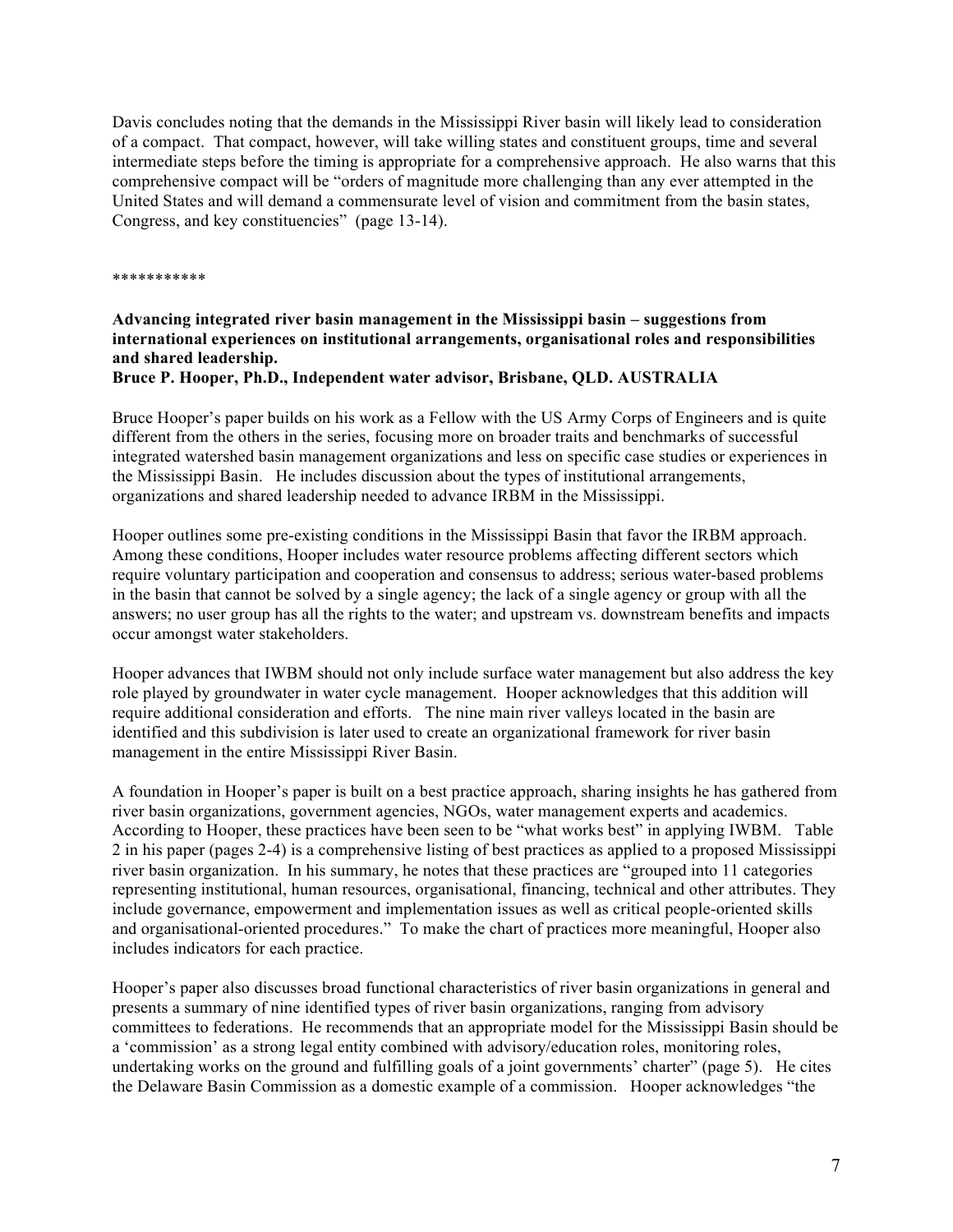choice of which organization type is appropriate to the Mississippi basin will be contentious due to the different expectations of stakeholders" (page 5).

His proposal would have a Mississippi River Basin organization be served by the nine river valley organizations. Similar to other authors, Hooper notes that the river basin organizations "tend to be more effective and easier to create if they emerge from existing organizations." He then suggests, "reforming the existing Mississippi River Commission into an IRBM-focused organization" (Page 5). This new organization, similar to the formation of the Australian Murray-Darling Basin Commission, would require new legislation specifying how the coordination will take place, what oversight mechanisms will be established, and the roles and responsibilities and interactions with and among the member states and non-governmental organizations. Hooper emphasizes that "this will require *high level ministerial coordination* to ensure that all relevant ministries work toward a common vision …" (page 6, emphasis in original). Although not expanded upon, Hooper calls for creation with presidential endorsement, which in turn further builds recognition, national, and basin awareness and financial support (page 6).

Before a basin commission can be established, Hooper presents two preceding steps. The first is the creation of a shared vision for the Mississippi articulating the shared benefits of water use and management in the basin. Recognizing that this document could be mired down in legal and political disputes, one option he includes is to delegate the negotiation of high-level goals in the "hands of leaders with consummate negotiation skills" (page 6). The second step prior to creation of a commission is the creation of a "State of the Basin Report" by the federal government including:

- "Clear summary statements on the condition of natural resources
- Clear summary statements on who are the key stakeholders, their roles and responsibilities
- Any agreement of priority issues and location of critical basin 'hotspots'
- A suggested roadmap on 'where to from here'" (page 6).

Hooper is clear that it will be difficult for a river basin organization to achieve success in a short to medium term - five – 10 years - and that a stepped approach is more appropriate to measure success. He lays out key functions of the proposed Mississippi Basin Commission in Table 4 (page 7), into a time stepped chart, anticipated to be five – 20 years in duration. One best practice he highlights in his conclusion is to aim for some visible early outcomes, possibly including inclusion of all stakeholders to create ownership, and seek top-down political support and recognition.

He concludes his paper noting that this ambitious approach is both "doable" and "formidable" (page 8). He offers optimism based on experience seen in other watersheds in other places including Australia and Western Europe and wraps up his paper with the exhortation "to get out, try it and learn by the doing."

#### \*\*\*\*\*\*\*\*\*\*\*

**"Fluid prejudice: Some (disputable and somewhat disjointed) observations on what global experience and changing national well-being might mean for the management of the Mississippi River"**

### **John Briscoe, Gordon McKay Professor of the Practice of Environmental Engineering, Harvard University**

Professor John Briscoe's contribution (which he proclaims is "not a paper!") is an interesting conclusion to the materials. Instead of a specific proposal or path forward to create integrated watershed basin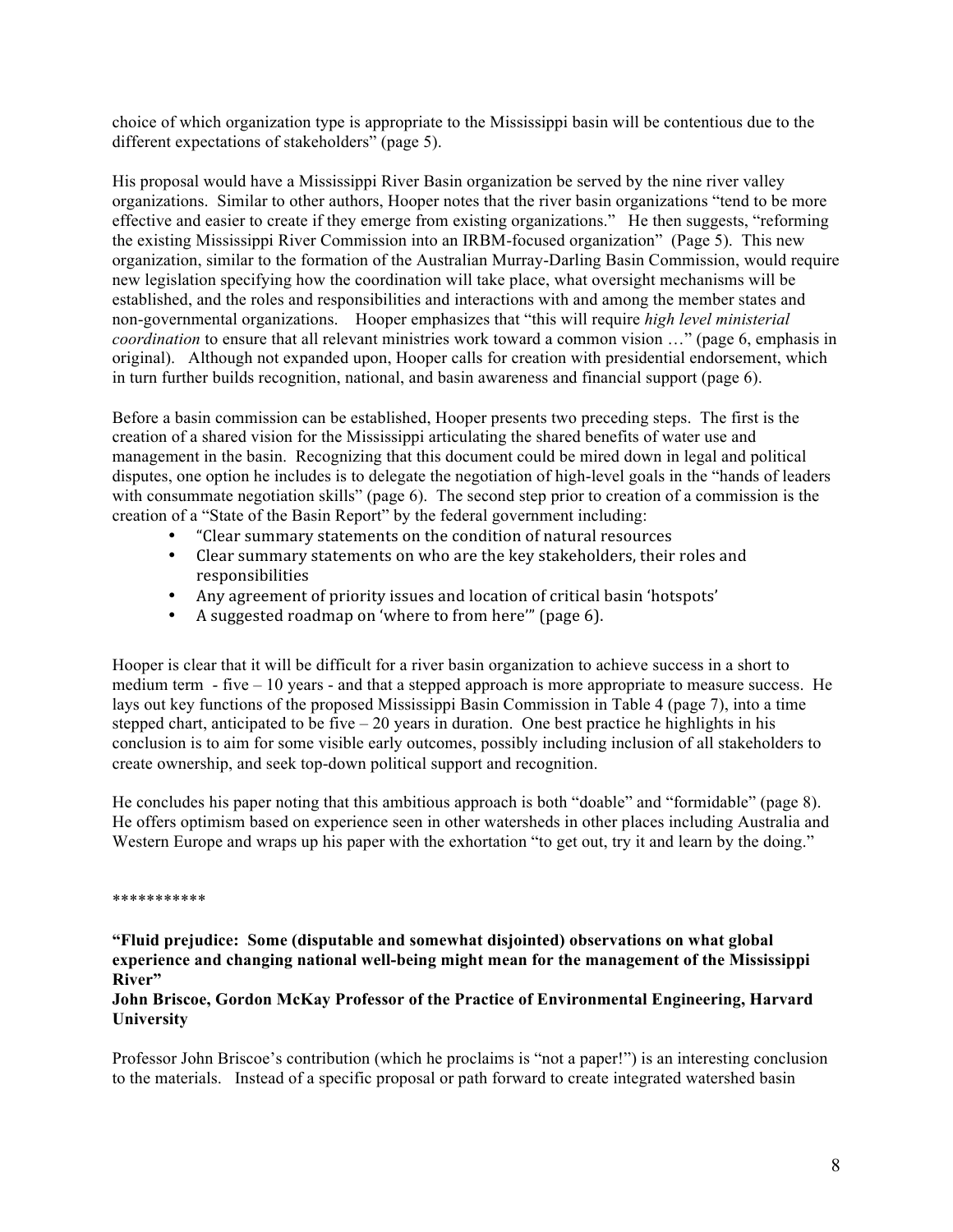management, Briscoe provides the reader with a series of observations, informed by decades of being a practitioner and academic, that can be applied to watershed management moving forward.

Briscoe begins with a summary of his initial training in Africa and later his work for the World Bank, followed by a series of 10 observations linked back to his experience with watershed management. Briscoe leads off with cautionary advice received from a former boss to "avoid platitudes at all costs" and notes that the terms being discussed in this broader discussion such as "integrated water resources management", "sustainability" and "involvement of stakeholders" can "become vacuous statements subject to little critical review" (page 3). The emphasis seen throughout his contribution is to inform and encourage people with management responsibilities in the Mississippi River basin to focus more on practical implementation and learn from what works (and what hasn't worked) and focus less on organizational forms and definitions. He encourages critical and careful review of case studies and expects disagreements and discussions as practitioners try to make progress on the complex issues present in the Mississippi watershed.

His first observation is for readers and conference participants to avoid what he calls "hydrocentrism" (page 3). Noting that practitioners (and Summit attendees) give water "a political primacy which it does not in reality have," Briscoe challenges the reader to recognize that water is in a list of dozens of issues facing society and governments and that some of these other challenges have more pressing and immediate demands. He describes water management as the "art of the possible" and encourages practitioners to seek meaningful and sustained improvements by embracing "fifth and sixth best" alternatives instead of making the pursuit of perfection a roadblock to meaningful progress (page 4).

Briscoe's second and third observations focus on when and how reforms occur in water management. He notes that reforms driven by water management professionals will be less likely to succeed than reforms responding to the demands of major interested parties and water users. These users will participate in reform only when they perceive the need for change to preserve or enhance their options (page 4). He then follows with his third observation that water reform is a 'dialectical' process over time. Challenges emerge and are met with reforms. These reforms lead to new challenges, which, in turn lead to new reforms. With this observation, he notes that there will not be a "final" answer or solution to the water management challenges on a system as complex as the Mississippi River basin. New reforms should seek to meet new challenges while not discarding the benefits from prior reforms (page 5).

Observation four highlights that values depend on income and vary over time. Using international examples, Briscoe notes that attitudes towards water management vary depending on the income of the society and that these values change over time. Applied to the Mississippi, he notes that past reforms addressed the values and economy at the time they were implemented (flood control, economic development as examples). Reforms initiated today start with a different situation. Challenges facing the US economy – and public perception of these challenges – will affect the acceptable reforms moving forward.

Briscoe's fifth observation warns reformers to avoid "moral hazards" - situations where decision makers do not bear the full consequence of their actions. Applied to the Mississippi, he provides a couple of moral hazards as examples. The first is seen when agencies make decisions and prioritize the concerns of groups and interests without a presence in the basin. A second is where costs for projects that deliver primarily local benefits are allocated to the federal government instead of relying on local funding. He acknowledges that these situations are "more defensible in some cases than others" because of the broader, federal benefits associated with some projects (page 8).

Observation six through nine focus on implementation issues and concerns. Six warns reformers to "beware concepts which have not encountered practice" and encourages reformers to aggressively seek to